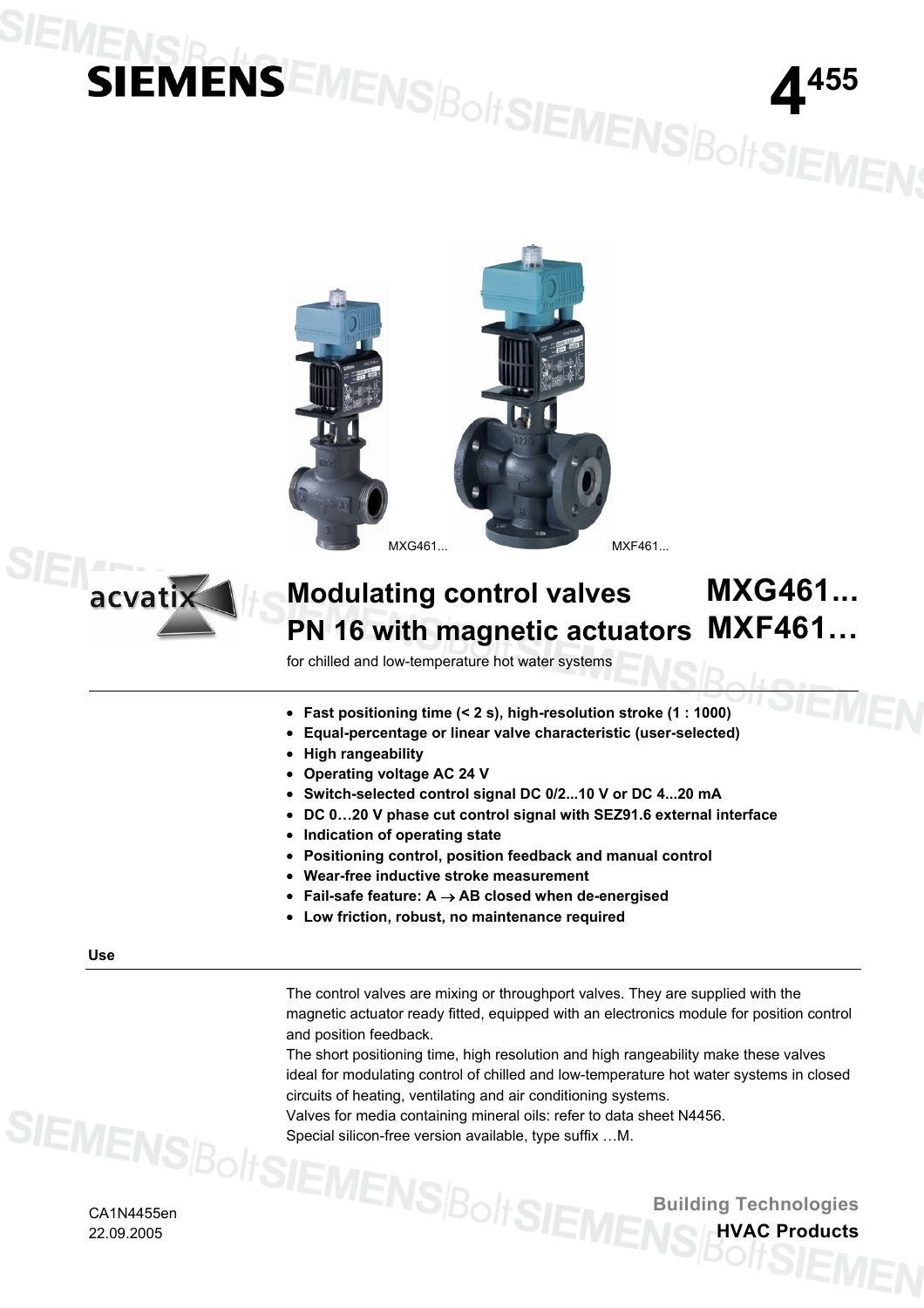## **Type summary**

|                | <b>DN</b> |                              |                         |              |          |                  |       |     |                                       |     |
|----------------|-----------|------------------------------|-------------------------|--------------|----------|------------------|-------|-----|---------------------------------------|-----|
| Type reference |           | $k_{vs}$                     | $\Delta p_{\text{max}}$ | $\Delta p_S$ | $S_{NA}$ | P <sub>med</sub> | $I_N$ |     | Wire cross-section [mm <sup>2</sup> ] |     |
|                |           |                              |                         |              |          |                  |       |     | 4-wire connection                     |     |
|                |           |                              |                         |              |          |                  |       | 1,5 | 2,5                                   | 4,0 |
|                |           | $\left[\frac{m^3}{h}\right]$ | [kPa]                   | [kPa]        | [VA]     | [W]              | [A]   |     | Max. cable length L [m]               |     |
| MX461.15-0.6   |           | 0.6                          |                         |              |          |                  |       |     |                                       |     |
| MX461.15-1.5   | 15        | 1.5                          |                         |              |          |                  |       |     |                                       |     |
| MX461.15-3.0   |           | 3.0                          |                         |              | 29       | 5                | 3.15  | 70  | 110                                   | 170 |
| MX461.20-5.0   | 20        | 5.0                          |                         |              |          |                  |       |     |                                       |     |
| MX461.25-8.0   | 25        | 8.0                          | 300                     | 300          |          |                  |       |     |                                       |     |
| MX461.32-12    | 32        | 12                           |                         |              |          |                  |       |     |                                       |     |
| MX461.40-20    | 40        | 20                           |                         |              | 44       |                  | 4     | 40  | 70                                    | 110 |
| MX461.50-30    | 50        | 30                           |                         |              |          | 6                |       |     |                                       |     |
| MXF461.65-50   | 65        | 50                           |                         |              | 46       |                  | 5     | 30  | 50                                    | 80  |

… = F for flanged valves G for screwed valves

- $\Delta p_{\text{max}}$  = max. permissible differential pressure across the valve's control path, valid for the entire actuating range of the motorised valve
- $\Delta p_S$  = max. permissible differential pressure (close off pressure) at which the motorised valve will close securely against the pressure (used as throughport valve)
- $S_{NA}$  = nominal apparent power for selecting the transformer
- $P_{med}$  = typical power consumption
- $I_N$  = required slow fuse
- $k_{VS}$  = nominal flow rate of cold water (5 to 30 °C) through the fully openend valve (H<sub>100</sub>) at a differential pressure of 100 kPa (1 bar)
	- = max. cable length; with 4-wire connections, the max. permissible length of the separate 1.5  $mm<sup>2</sup>$  copper positioning signal cable is 200 m

Flanged valves DN80, DN100: M3P80FY, M3P100FY, refer to data sheet N4454 Valves for media containing mineral oils with type suffix …P (MXG461…P, MXF461…P), refer to data sheet N4456

| Type reference       | <b>Description</b>                                                        |
|----------------------|---------------------------------------------------------------------------|
| ALG3 ( = DN)         | Set of 3 screwed fittings for 3-port valves, consisting of                |
|                      | - 3 union nuts                                                            |
|                      | - 3 discs and                                                             |
|                      | - 3 flat seals                                                            |
| <b>Z155/</b> ( = DN) | Blank flange set with blank flange, seal, screws, spring washers and nuts |
| <b>SEZ91.6</b>       | External interface for DC 020 V phase cut control signal, refer to data   |
|                      | sheet N5143                                                               |

**Accessories** 

**Order When ordering, please give quantity, product name and type reference.** 

- Example: 3 screwed valves MXG461.25-8.0
	- 3 sets of 3 screwed fittings ALG253
	- 4 flanged valves MXF461.20-5.0
	- 2 blank flange sets Z155/20F

Delivery Valve body and magnetic actuator form one assembly and cannot be separated. The screwed fitting sets and blank flanges are packed and supplied separately.

**Replacement electronics module** ASE1, ASE2

Should the valve electronics prove faulty, the electronics module must be replaced by the ASE1 (DN15…32) or ASE2 (DN40…65) replacement electronics module. Mounting Instructions no. 35678 are included.

**SIEMENS** 

HVAC Products 22.09.2005

Building Technologies Modulating control valves PN 16 with magnetic actuators CA1N4455en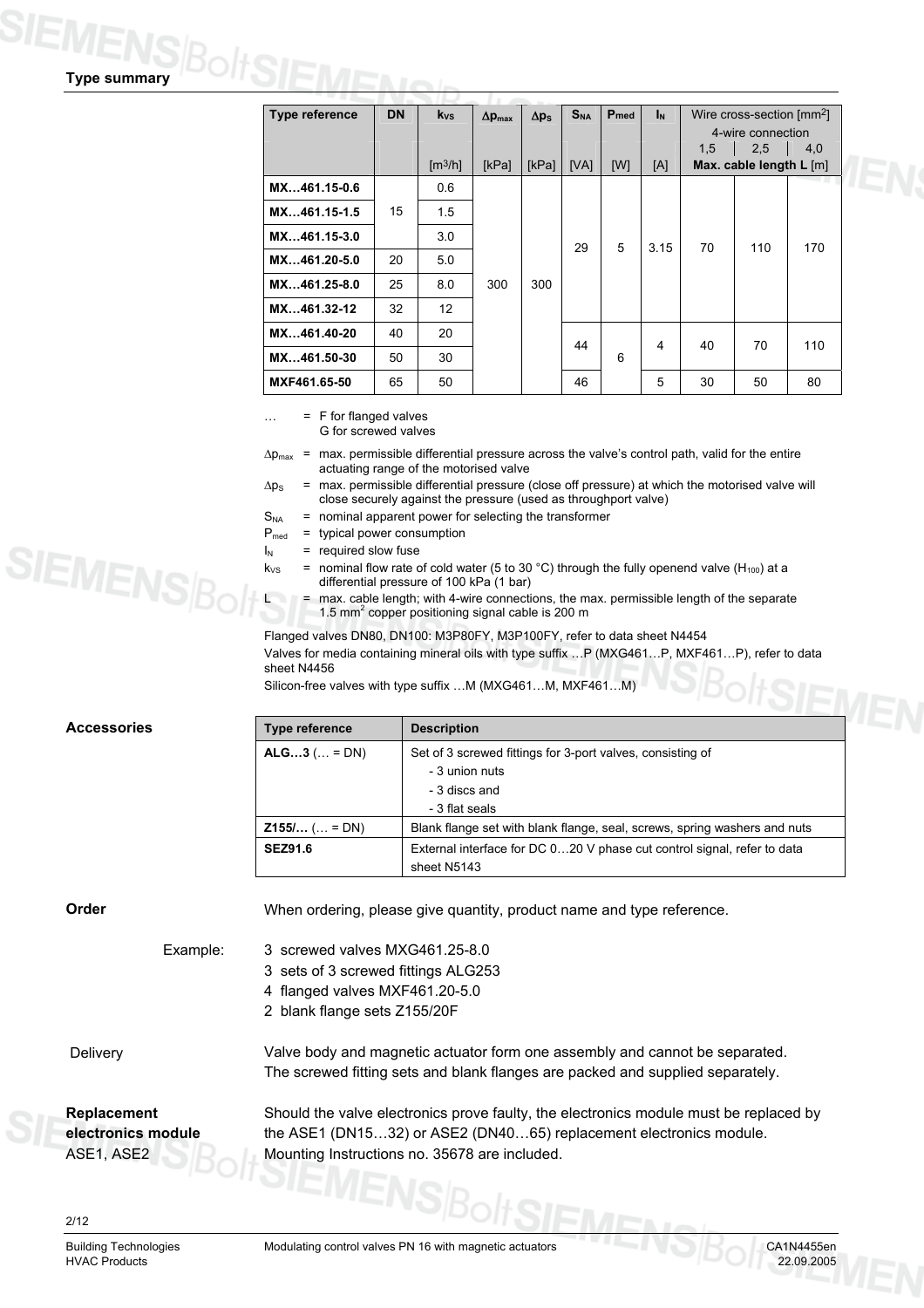#### **Technical and mechanical design**

For a detailed description of operation, refer to data sheet CA1N4028E.

**Control operation** The electronics module converts the positioning signal to a phase-cut power signal which generates a magnetic field in the coil. This causes the armature to change its position in accordance with the interacting forces (magnetic field, counterspring, hydraulics). The armature responds rapidly to any change in signal, transferring the corresponding movement directly to the valve plug, enabling fast changes in load to be corrected quickly and accurately.

> The valve's position is measured continuously (inductive). The internal positioning controller balances any disturbance in the system rapidly and delivers the position feedback signal. The valve stroke is proportional to the positioning signal.

**Spring return facility** If the positioning signal is interrupted, or in the event of a power failure, the valve's return spring will automatically close control path  $A \rightarrow AB$ .

SIEMENS

**Control The magnetic actuator can be driven by a Siemens controller or a controller of other** manufacture that deliver a DC 0/2...10 V or DC 4... 20 mA output signal. To achieve optimum control performance, it is recommended to use a 4-wire connection.

**Operator controls and indicators in the electronics housing** 



- 1 Connection terminals
- 2 Hand wheel
- 3 Opening for autocalibration
- 4 DIL switch for mode control



#### **Indication of operating state**

The two-colour LED display indicating operating status can be viewed by opening the cover of the electronics module.

| <b>LED</b>  | <b>Indication</b> |               | <b>Function</b>    | Remarks, troubleshooting                                             |
|-------------|-------------------|---------------|--------------------|----------------------------------------------------------------------|
| Green       | Lit               |               | Control mode       | Automatic operation; everything o.k.                                 |
|             | Flashing          | $-\Phi$       | Calibration        | Wait until calibration is finished<br>(green or red LED will be lit) |
|             |                   |               | In manual control  | Hand wheel in MANUAL or OFF position                                 |
| Red         | Lit               | $\frac{1}{2}$ | Calibration error  | Recalibrate (operate button in opening 1x)                           |
|             |                   |               | Internal error     | Replace electronics module                                           |
|             | Flashing          | -`o           | Mains fault        | Check mains network (outside the frequency or<br>voltage range)      |
| <b>Both</b> | Dark              |               | No power supply    | Check mains network, check wiring                                    |
|             |                   |               | Electronics faulty | Replace electronics module                                           |

As a general rule, the LED can assume only the states shown above (continuously red or green, flashing red or green, or off).

**SIEMENS**Bol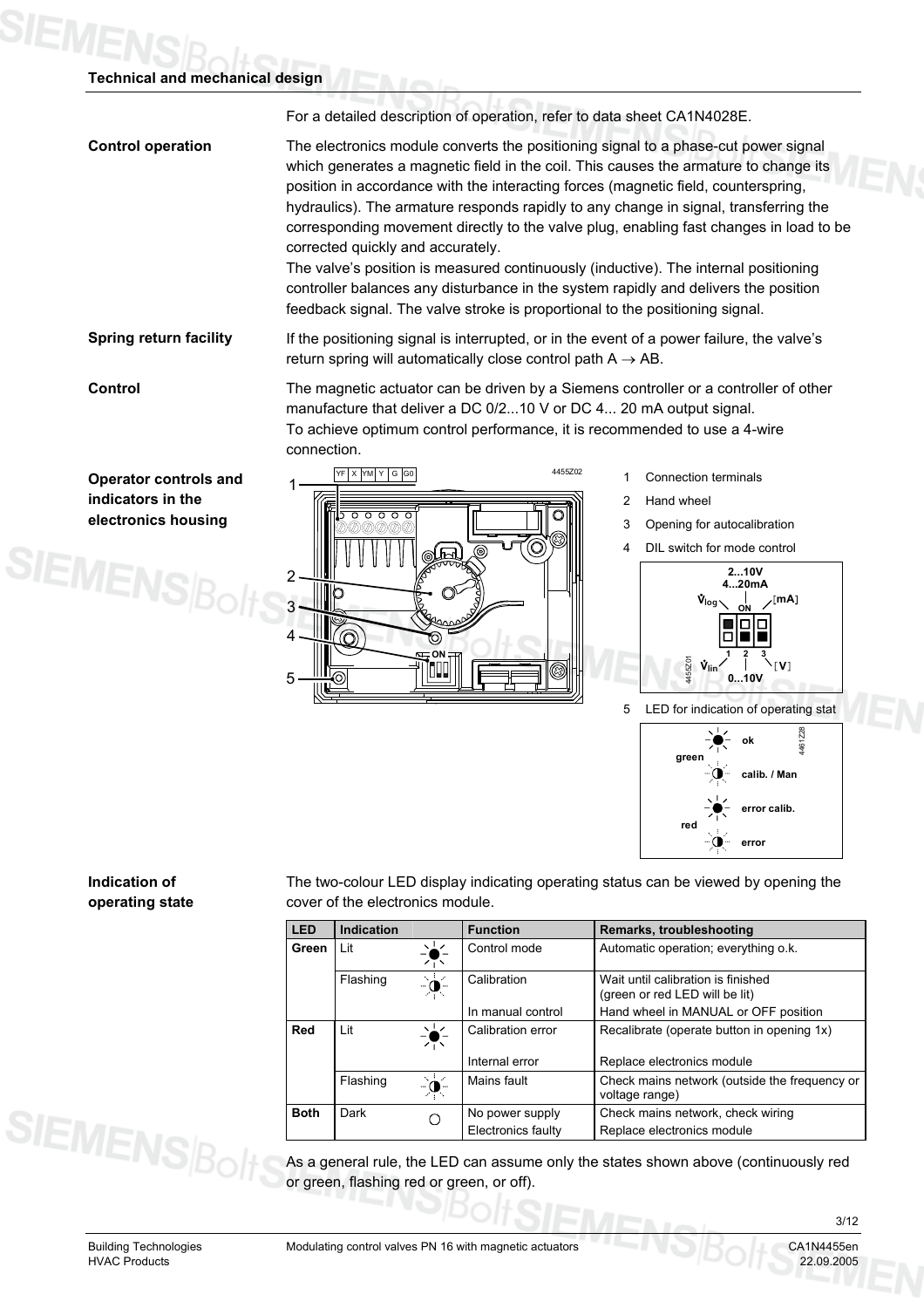#### **Manual control**

#### MANUAL

The valve control path (ports  $A \rightarrow AB$ ) can be opened manually to between 80 and 100% of the full stroke (depending on DN) by pressing the hand wheel inwards and turning it clockwise (MANUAL setting). This disables the control signal from the controller, the green LED is flashing.



#### **OFF**

To disable automatic control of the valve, press the hand wheel inwards and turn it anti-clockwise (to the OFF position). The valve will close, the green LED is flashing.

#### AUTO

For automatic control, the hand wheel must be set to the AUTO position (the hand wheel will spring out), the green LED is lit.

#### **Calibration**



The MX...461... magnetic valves are factorycalibrated at 0 % and 100 % stroke.

When commissioning the valves, however, (especially under extreme conditions of use) there may still be some leakage via control path  $A \rightarrow AB$  with a 0 % stroke control signal (DC 0 V, DC 2 V or DC 4 mA). In this case, the valve can be recalibrated simply and quickly:

- 1. Hand wheel in AUTO-position
- 2. Use a pointed implement (ø 2 mm) to operate the button in the opening [3] once
- 3. While recalibration is in progress, the LED [5] is flashing green for approximately 10 seconds. The valve will be briefly closed and fully opened.

If the electronics module is replaced, the valve's electronics must be recalibrated. For that, the hand wheel must be set to AUTO.



4/12

HVAC Products 22.09.2005

SIEMENS Bolt SIEMEN:

Building Technologies Modulating control valves PN 16 with magnetic actuators CA1N4455en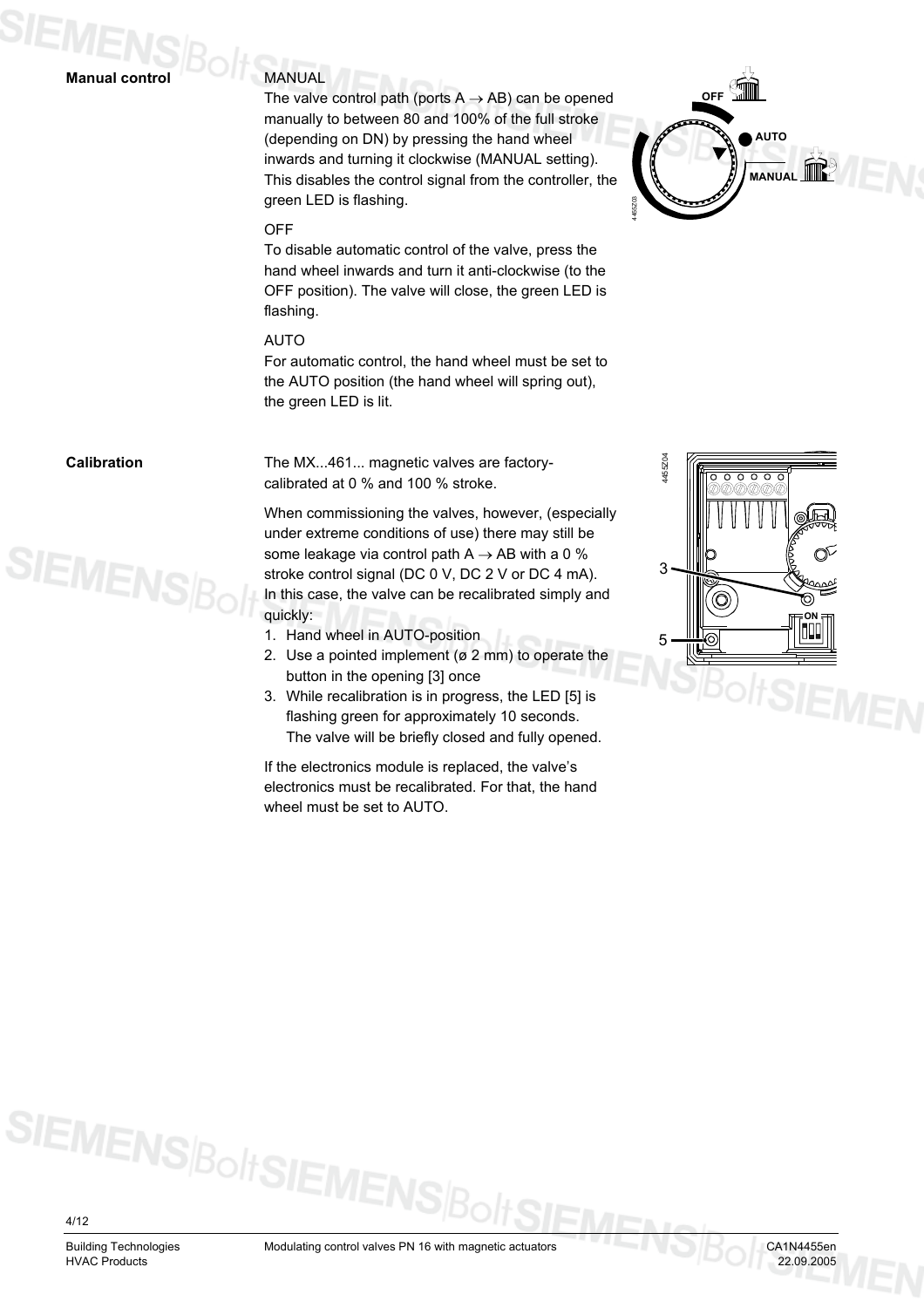# **SIEMENS** $\mathcal{B}_{\text{diff}$

**DIL switches**



| <b>Switch</b> | <b>Function</b>      | ON / OFF   | <b>Description</b>                         |
|---------------|----------------------|------------|--------------------------------------------|
| ON            | Valve characteristic | ON         | $V_{log}$ (equal percentage) <sup>1)</sup> |
|               |                      | <b>OFF</b> | $V_{lin}$ (linear)                         |
| ON            | Positioning signal Y | <b>ON</b>  | DC 210 V,<br>DC 420 mA                     |
| $\mathbf{c}$  |                      | <b>OFF</b> | DC $010$ V $1$                             |
| οN            | [V] or $[mA]$        | ON         | [mA]                                       |
| 3             | assignment           | <b>OFF</b> | $[V]$ <sup>1)</sup>                        |

#### 1) Factory setting



**SIEMENS** 

**Forced control input** If terminal YF for the forced control input

- − is not connected, the valve will follow the Y-signal
- $−$  is connected to G, the valve will fully open control path A  $→$  AB
- $-$  is connected to G0, the valve will close control path  $A \rightarrow AB$



**Signal priority** 1. Hand wheel position MANUAL (open) or OFF (close)

- 2. Forced control signal YF
- 3. Signal input Y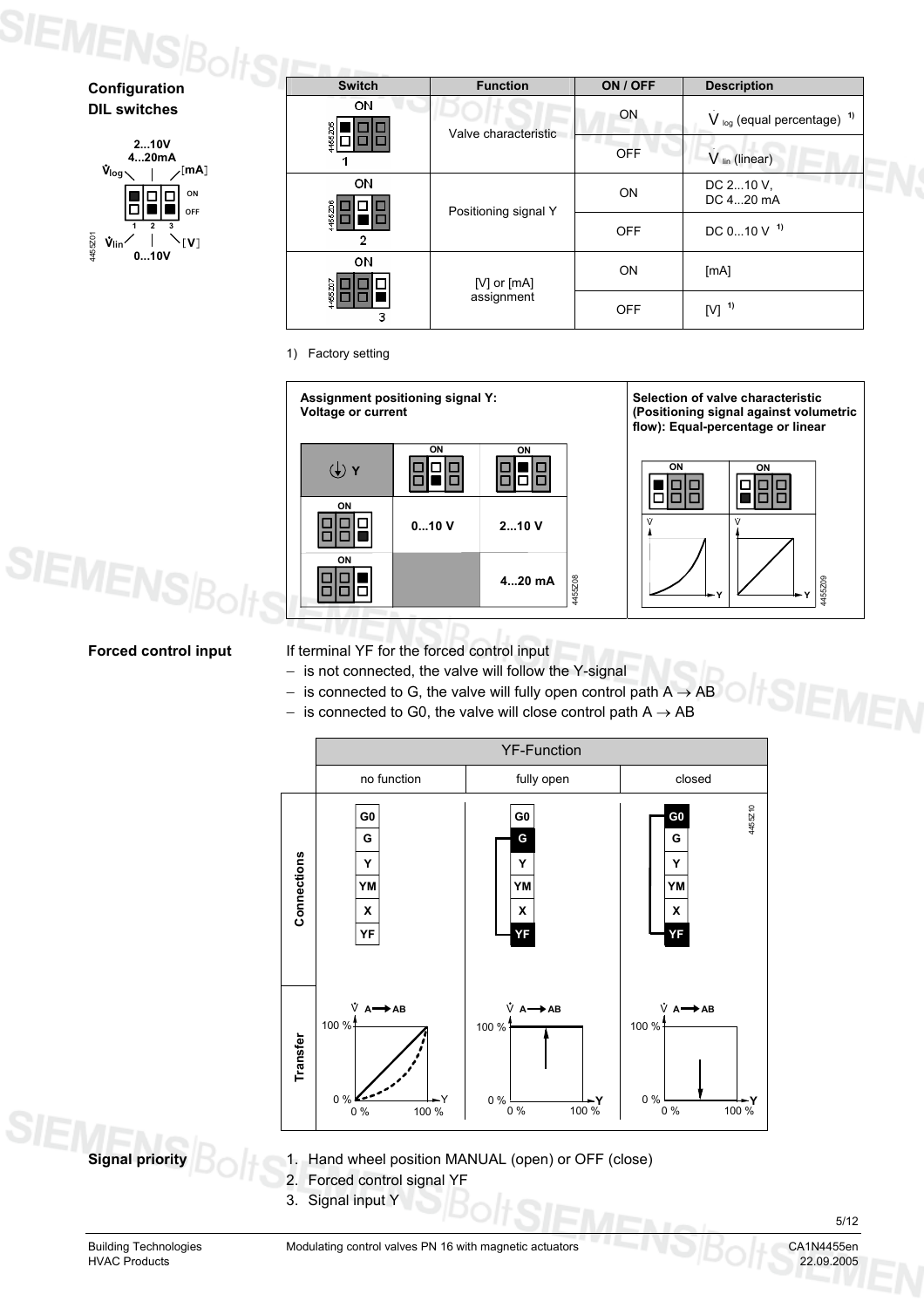





6/12

HVAC Products 22.09.2005

Building Technologies Modulating control valves PN 16 with magnetic actuators CA1N4455en<br>HVAC Products 22.09.2005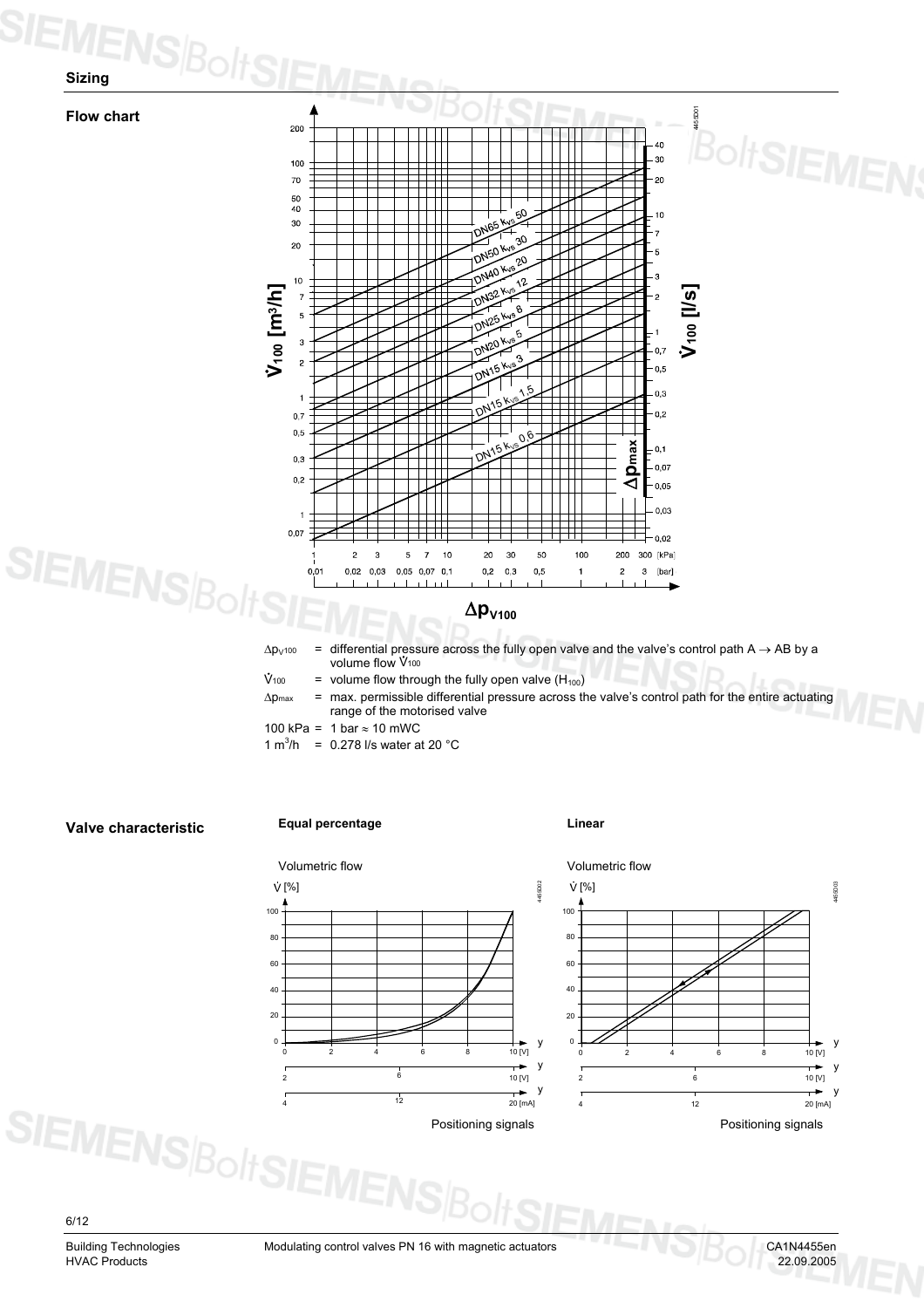### **SIEMENS**BoltSIE **Mounting notes**

Mounting and operating instructions are printed on the actuator and on the electronics module.

Caution  $\sqrt{2}$  The valve may only be used as a mixing or throughport valve, not as a diverting **valve. Observe the direction of flow!**

**A strainer should be fitted upstream of the valve. This increases reliability.**

**Orientation** 



Degree of protection valid only when M20 cable gland supplied by the installer.

Only three-way MX...461... valves are supplied. They may be used as straight-through

4455Z13

WWW

4455Z12

Access for installation

It is essential to maintain the specified minimum clearance above and to the side of the actuator and/or electronics module! (refer to «Dimensions») DN15…DN32 = 100 mm  $DN40...DN65 = 150$  mm

**Use as straight-through valves**

MXG461... screwed valves in straightthrough applications valves by closing off port «B». Port «B» can be sealed with the accessories

supplied (cover, gasket) and the union nut of the ALG…3 coupling.

MXF461... flanged valves in straightthrough applications

Port «B» can be sealed with part Z155/... which must be ordered as a separate item. The part comes complete with blank flange, seal, screws, spring washers and nuts. DN15…DN32 blank flange (Z155/15F…Z155/32F) DN40…DN65 blank flange (Z155/40…Z155/65)

#### **Installation notes**

- The MXG…461… valves are flat-faced allowing sealing with the gaskets provided with the ALG…3 set of 3 screwed fittings.
- Do not use hemp for sealing the valve body threads.
- The actuator may not be lagged.

For notes on electrical installation, see «Connection diagram»<br>
For notes on electrical installation, see «Connection diagram»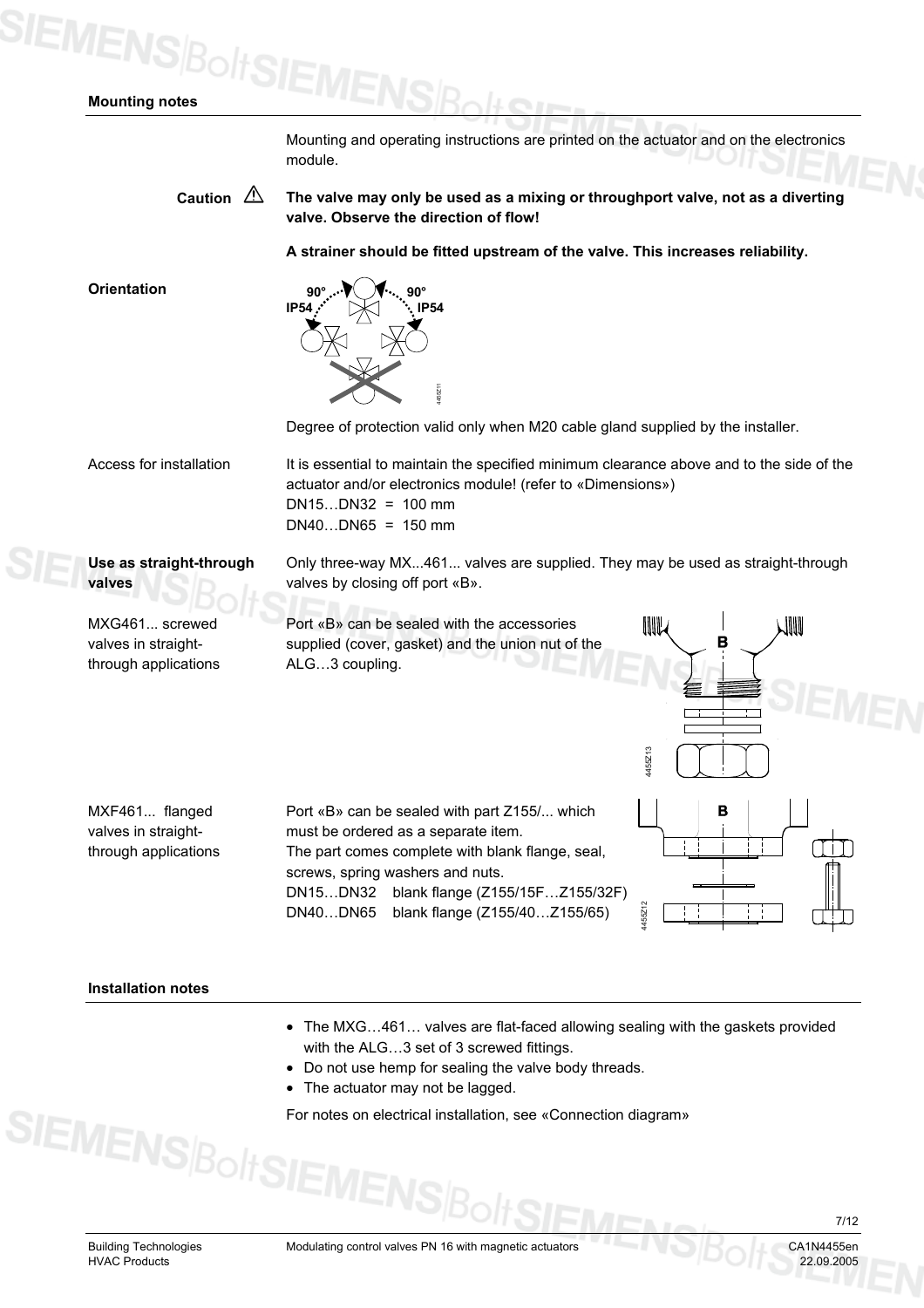# **SIEMENS**BoltSIEMENSBolt

| <b>Maintenance notes</b> |                           |                                                                                                                                                                                                                                    |
|--------------------------|---------------------------|------------------------------------------------------------------------------------------------------------------------------------------------------------------------------------------------------------------------------------|
|                          |                           | The valves and actuators are maintenance-free.                                                                                                                                                                                     |
|                          |                           | The low friction and robust design make regular servicing unnecessary and ensure a<br>long service life.                                                                                                                           |
|                          |                           | The valve stem is sealed from external influences by a maintenance-free gland.<br>If the red LED is lit, the electronics must be recalibrated or replaced.                                                                         |
| Repair                   |                           | Should the valve electronics prove faulty, the electronics module must be replaced by<br>the ASE1 (DN1532) or ASE2 (DN4065) replacement electronics module.<br>Mounting Instructions no. 35678 are included.                       |
|                          | Caution $\mathbb{\Delta}$ | Always disconnect power before fitting or removing the electronics module.                                                                                                                                                         |
|                          |                           | After replacing the electronics module, calibration must be triggered in order to<br>optimally match the electronics to the valve (refer to «Calibration»).                                                                        |
|                          | Caution $\mathbb{\Delta}$ | Under operating conditions within the limits defined by the application data, the<br>actuator will become hot, but this does not represent a burn risk. Always<br>maintain the minimum clearance specified, refer to «Dimensions». |
| <b>Disposal</b>          |                           | The actuator must not be disposed of together with domestic waste. This applies in<br>particular to the PCB.                                                                                                                       |
|                          |                           | Legislation may demand special handling of certain components, or it may be sensible<br>from an ecological point of view                                                                                                           |
|                          |                           | Current local legislation must be observed.                                                                                                                                                                                        |
| Warranty                 |                           |                                                                                                                                                                                                                                    |
|                          |                           | Application-specific technical data must be observed.                                                                                                                                                                              |
|                          |                           | If encoified limite are not observed. Siemens Switzerland Ltd / HVAC Producte                                                                                                                                                      |

**If specified limits are not observed, Siemens Switzerland Ltd / HVAC Products will not assume any responsibility.**

#### **Technical data**

| <b>Functional actuator data</b> |                                               |                                          |  |  |  |
|---------------------------------|-----------------------------------------------|------------------------------------------|--|--|--|
| Power supply                    | Extra low-voltage only (SELV, PELV)           |                                          |  |  |  |
|                                 | Operating voltage                             | AC 24 V $+20$ / $-15$ %                  |  |  |  |
|                                 | Frequency                                     | 4565 Hz                                  |  |  |  |
|                                 | Typical power consumption<br>$P_{\text{med}}$ | refer to table «Type summary»            |  |  |  |
|                                 | Standby                                       | < 1 W (valve closed)                     |  |  |  |
|                                 | Rated apparent power S <sub>NA</sub>          | refer to table «Type summary»            |  |  |  |
|                                 | Required fuse $I_N$                           | slow, refer to table «Type summary»      |  |  |  |
| Input                           | Positioning signal Y                          | DC 0/210 V or DC 420 mA                  |  |  |  |
|                                 | DC 0/210 V<br>Impedance                       | 100 k $\Omega$ // 5nF                    |  |  |  |
|                                 | DC 420 mA                                     | 100 $\Omega$ // 5nF                      |  |  |  |
|                                 | Forced control                                |                                          |  |  |  |
|                                 | Impedance                                     | 22 k $\Omega$                            |  |  |  |
|                                 | Close valve (YF connected to G0)              | $<$ AC 1 V                               |  |  |  |
|                                 | Open valve (YF connected to G)                | > AC 6 V                                 |  |  |  |
|                                 | No function (YF not wired)                    | positioning signal Y active              |  |  |  |
| Output                          | Position feedback signal                      | DC 010 V; load resistance > 500 $\Omega$ |  |  |  |
|                                 | Stroke measurement                            | Inductive                                |  |  |  |
|                                 | <b>Nonlinearity</b>                           | $± 3$ % of end value                     |  |  |  |
| 8/12                            |                                               | The manufacturer                         |  |  |  |

HVAC Products

Building Technologies Modulating control valves PN 16 with magnetic actuators CA1N4455en<br>HVAC Products 22.09.2005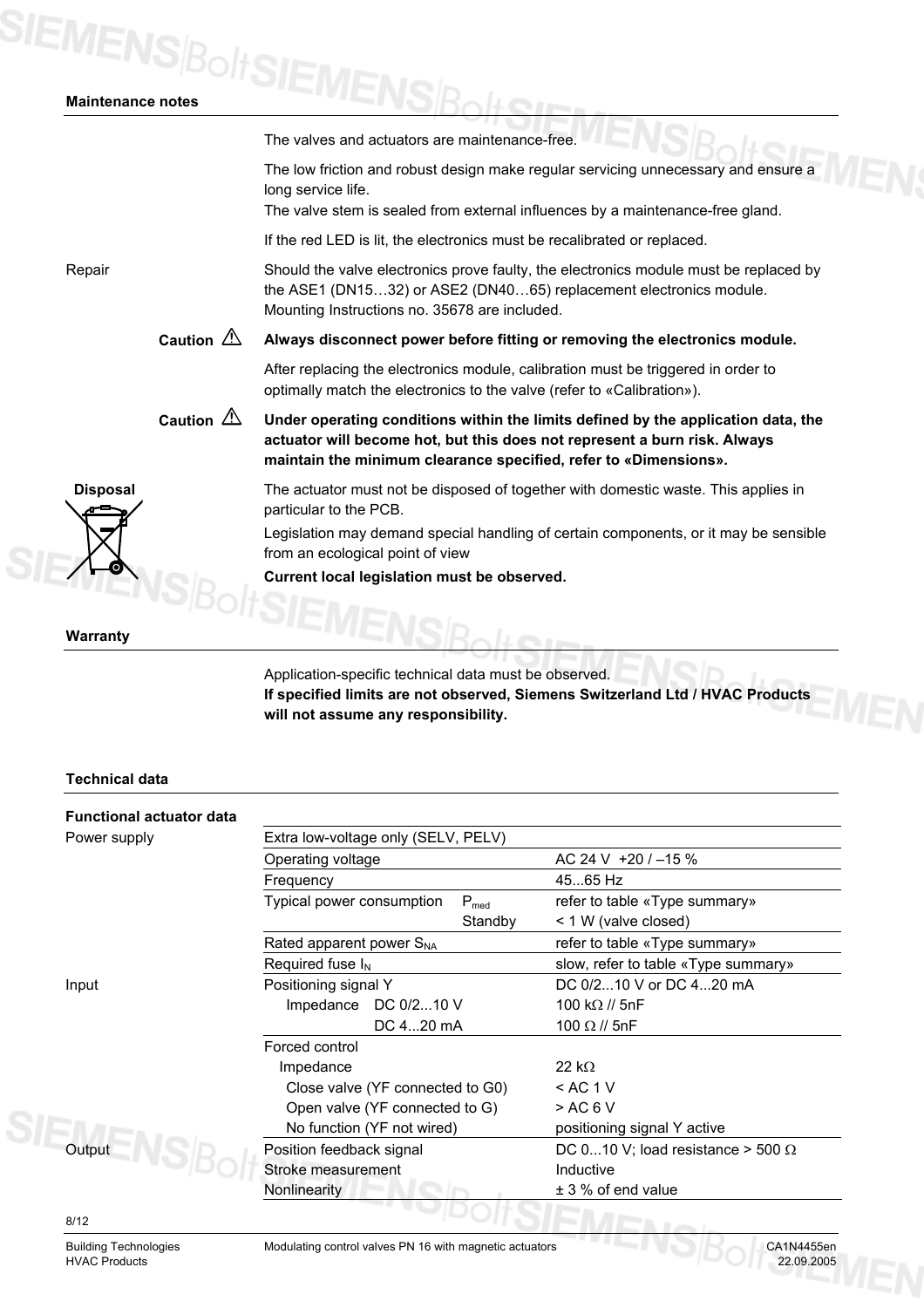

|                              | PN 16 to EN 1333<br>PN class                        |                                                                                            |  |  |  |  |  |  |  |
|------------------------------|-----------------------------------------------------|--------------------------------------------------------------------------------------------|--|--|--|--|--|--|--|
|                              | Permissible operating pressure                      | 1 MPa (10 bar)                                                                             |  |  |  |  |  |  |  |
|                              | Differential pressure $\Delta p$ max / $\Delta p_s$ | refer to table «Type summary»                                                              |  |  |  |  |  |  |  |
|                              | Leakage rate at                                     | $A \rightarrow AB$<br>max. 0.02 % k <sub>vs</sub>                                          |  |  |  |  |  |  |  |
|                              | $\Delta p = 0.1$ MPa (1 bar)                        | (to DIN EN 1349)                                                                           |  |  |  |  |  |  |  |
|                              |                                                     | depending on operating conditions<br>$B \rightarrow AB$<br>$($ < 0.2 % k <sub>vs</sub> $)$ |  |  |  |  |  |  |  |
|                              | Permissible media                                   | chilled and low-temperature hot water, water with                                          |  |  |  |  |  |  |  |
|                              |                                                     | anti-freeze;                                                                               |  |  |  |  |  |  |  |
|                              |                                                     | recommendation: water treatment to VDI 2035                                                |  |  |  |  |  |  |  |
|                              | Medium temperature                                  | 1130 °C                                                                                    |  |  |  |  |  |  |  |
|                              | Valve characteristic <sup>1)</sup>                  | equal percentage, $n_{ql}$ = 5.3 nach VDI / VDE 2173                                       |  |  |  |  |  |  |  |
|                              |                                                     | or linear, optimized near the closing point                                                |  |  |  |  |  |  |  |
|                              | Stroke resolution $\Delta H/H_{100}$                | 1 : 1000 $(H =$ stroke)                                                                    |  |  |  |  |  |  |  |
|                              | Hysteresis                                          | typically 3 %                                                                              |  |  |  |  |  |  |  |
|                              | Mode of operation                                   | modulating                                                                                 |  |  |  |  |  |  |  |
|                              | Position when deenergized                           | $A \rightarrow AB$ closed                                                                  |  |  |  |  |  |  |  |
|                              | Mounting position                                   | upright to horizontal                                                                      |  |  |  |  |  |  |  |
|                              |                                                     | (note that orientation affects protection standard)                                        |  |  |  |  |  |  |  |
| Materials                    | Positioning time<br>Valve body                      | < 2s<br>Cast iron EN-GJL-250                                                               |  |  |  |  |  |  |  |
|                              | Plug                                                | CrNi steel (X12CrNiS188)                                                                   |  |  |  |  |  |  |  |
|                              | Seat                                                | brass (CuZn39Pb3)                                                                          |  |  |  |  |  |  |  |
|                              | Valve stem seal                                     | EPDM (O-ring)                                                                              |  |  |  |  |  |  |  |
|                              | <b>Bellows</b>                                      | Tombac (CuSn6), bronze (CuSn9), CrNi steel                                                 |  |  |  |  |  |  |  |
| <b>Electrical connection</b> | Cable entry                                         | $2 \times \emptyset$ 20.5 mm (for M20)                                                     |  |  |  |  |  |  |  |
|                              | <b>Connection terminals</b>                         | screw terminals for 4 $mm2$ wire                                                           |  |  |  |  |  |  |  |
|                              | Minimal wire cross section                          | $1.5$ mm <sup>2</sup>                                                                      |  |  |  |  |  |  |  |
|                              | Maximum cable length                                | refer to «Type summary»                                                                    |  |  |  |  |  |  |  |
| Dimensions / weight          | Dimensions                                          | refer to « Dimensions»                                                                     |  |  |  |  |  |  |  |
|                              | Weight                                              | refer to « Dimensions»                                                                     |  |  |  |  |  |  |  |
| Norms and standards          | Degree of protection                                | to IEC 60529                                                                               |  |  |  |  |  |  |  |
|                              | Mounting pos. upright to horizontal                 | IP54 (with M20 cable gland)                                                                |  |  |  |  |  |  |  |
|                              | Conforming to                                       | CE requirements                                                                            |  |  |  |  |  |  |  |
|                              |                                                     | <b>UL 873</b>                                                                              |  |  |  |  |  |  |  |
|                              |                                                     | certified to Canadian standard C22.2 No. 24                                                |  |  |  |  |  |  |  |
|                              |                                                     | C-Tick N 474                                                                               |  |  |  |  |  |  |  |
|                              | Permissible operating pressure                      | PED 97/23/EC                                                                               |  |  |  |  |  |  |  |
|                              | Pressure accessories                                | as per article 1, section 2.1.4                                                            |  |  |  |  |  |  |  |
|                              | Fluid group 2:<br>• DN15DN50                        | • without CE-marking as per article 3, section 3<br>(sound engineering practice)           |  |  |  |  |  |  |  |
|                              | $\cdot$ DN 65                                       | • category I, with CE-marking                                                              |  |  |  |  |  |  |  |
|                              | Immunity                                            | Industrial IEC 61000-6-2 <sup>2)</sup>                                                     |  |  |  |  |  |  |  |
|                              | Immunity (HF)                                       | IEC 1000-4-3; IEC 1000-4-6 (10 V/m)                                                        |  |  |  |  |  |  |  |
|                              | Emission                                            | Residential IEC 61000-6-3<br>EN 55022, CISPR 22, class B<br>IEC 68-2-6                     |  |  |  |  |  |  |  |
|                              | Emission (HF)                                       |                                                                                            |  |  |  |  |  |  |  |
|                              | Vibration <sup>3)</sup>                             |                                                                                            |  |  |  |  |  |  |  |
|                              |                                                     | (1 g acceleration, 1100 Hz, 10 min)                                                        |  |  |  |  |  |  |  |
|                              |                                                     |                                                                                            |  |  |  |  |  |  |  |



|  |  |  | <sup>1)</sup> Can be selected via DIL switch |  |  |  |
|--|--|--|----------------------------------------------|--|--|--|
|--|--|--|----------------------------------------------|--|--|--|

<sup>2)</sup> Transformer 160 VA (e.g. Siemens 4AM 3842-4TN00-0EA0)<sup>3</sup> In case of strong vibrations, use bigh-flex stranded wires for s

**3)** In case of strong vibrations, use high-flex stranded wires for safety reasons.

**SIEMENSBo** 

9/12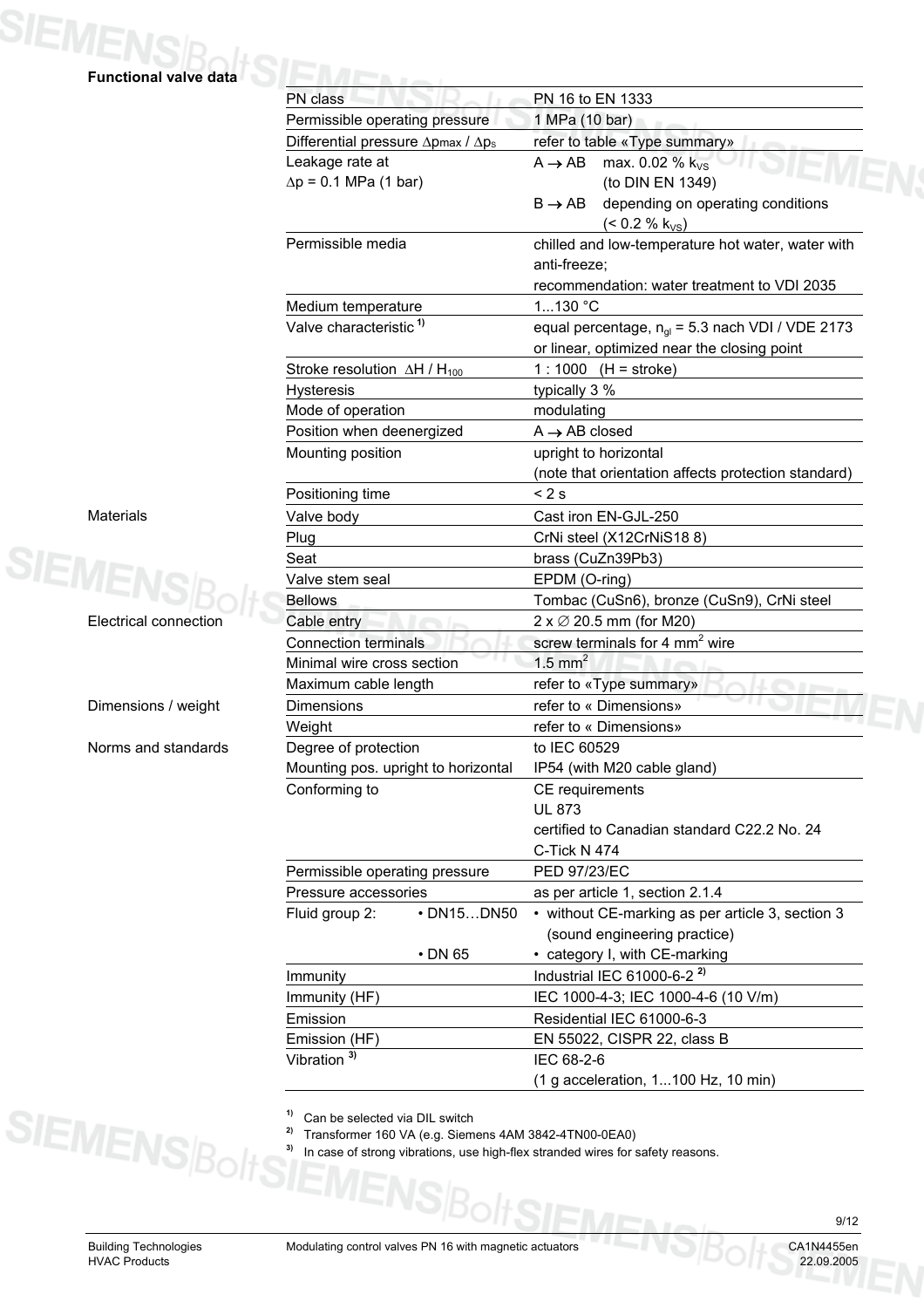| General                  |                       | <b>Operation</b> | <b>Transport</b> | <b>Storage</b> |
|--------------------------|-----------------------|------------------|------------------|----------------|
| environmental conditions |                       | EN 60721-3-3     | EN 60721-3-2     | EN 60721-3-1   |
|                          | Climatic conditions   | Class 3K5        | Class 2K3        | Class 1K3      |
|                          | Temperature           | $-5+45$ °C       | $-25+70 °C$      | $-5+45$ °C     |
|                          | Humidity              | 595 % r.h.       | 595 % r.h.       | 595 % r.h.     |
|                          | Mechanical conditions | EN 60721-3-6     |                  |                |
|                          |                       | Class 6M2        |                  |                |

#### **Connection diagram**

#### Caution  $\triangle$  If controller and valve receive their power from separate sources, only one **transformer may be earthed on the secondary side.**



**Hydraulic circuits** The examples shown below are basic diagrams with no installation-specific details.

Caution  $\triangle$  The valve may only be used as a mixing or throughport valve, not as a diverting **valve. Observe the direction of flow!**



- A Mixing circuit
- B Mixing circuit with bypass (underfloor heating system)
- C Injection circuit
- D Diverting circuit
- E Injection circuit with throughport valve

10/12

HVAC Products 22.09.2005

**SIEMENS**BoltSI

Building Technologies Modulating control valves PN 16 with magnetic actuators CA1N4455en<br>HVAC Products 22.09.2005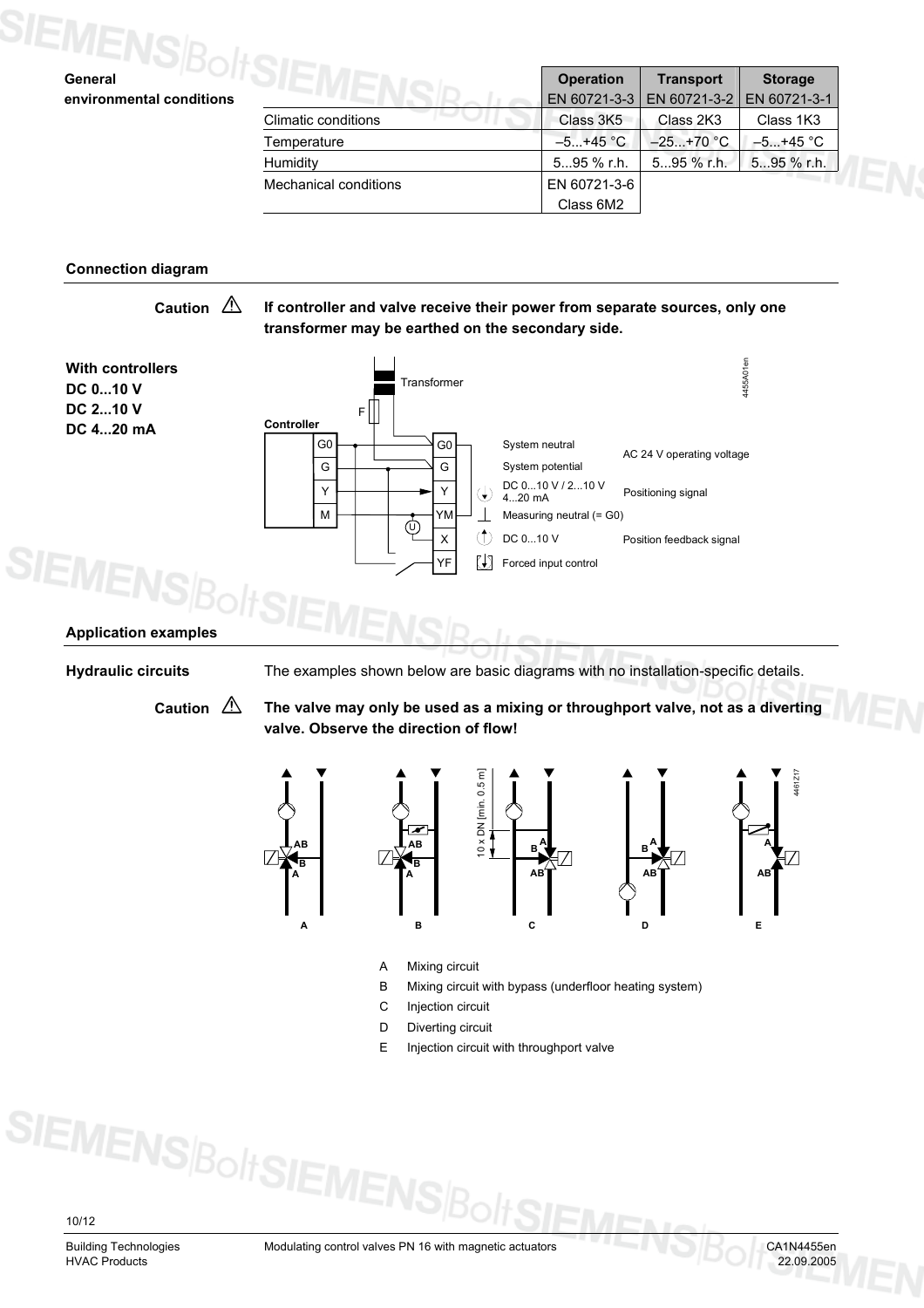SIEMENS Bolt SIEN Dimensions in mm ///////////// ///// **MXG461...**  4455M01 H min. E F **screwed valves**  IIII IIII H min. **uuuuuuuuuu** iinn n r  $\mathfrak{L}$ Rp  $A \rightarrow$ AB G**SIEMENSBc B** ကု L4 L2 L1 **VIENSBO** 

| <b>Type</b>   | <b>DN</b> | <b>Rp</b>        | G                | L1  | L <sub>2</sub> | L3   | L <sub>4</sub> | H <sub>2</sub> | н    | Е | F         | Weight |     |     |
|---------------|-----------|------------------|------------------|-----|----------------|------|----------------|----------------|------|---|-----------|--------|-----|-----|
| reference     |           | [inch]           | [inch]           |     |                |      |                |                | min. |   |           | [kg]   |     |     |
| MXG461.15-0.6 |           |                  |                  |     |                |      |                |                |      |   |           |        |     |     |
| MXG461.15-1.5 | 15        | $Rp\frac{1}{2}$  | G <sub>1</sub> B | 80  | 40             | 42.5 | 51             | 240            |      |   | 80<br>100 | 3.8    |     |     |
| MXG461.15-3.0 |           |                  |                  |     |                |      |                |                |      |   |           |        |     |     |
| MXG461.20-5.0 | 20        | Rp <sub>4</sub>  | $G1\frac{1}{4}B$ | 95  | 47.5           | 52.5 | 61             | 260            | 100  |   |           | 4.2    |     |     |
| MXG461.25-8.0 | 25        | R <sub>p</sub> 1 | $G1\frac{1}{2}B$ | 110 | 55             | 56.5 | 65             | 270            |      |   |           | 4.7    |     |     |
| MXG461.32-12  | 32        | $Rp1\frac{1}{4}$ | G2B              | 125 | 62.5           | 67.5 | 76             | 285            |      |   |           |        |     | 5.6 |
| MXG461.40-20  | 40        | $Rp1\frac{1}{2}$ | $G2\frac{1}{4}B$ | 140 | 70             | 80.5 | 94             | 320            |      |   |           |        | 9.3 |     |
| MXG461.50-30  | 50        | R <sub>p</sub> 2 | $G2\frac{3}{4}B$ | 170 | 85             | 93.5 | 109            | 340            | 50   |   |           | 11.9   |     |     |

Remarks: • L4: When used as a throughport valve

• Internally threaded Rp... to ISO 7-1

• Externally threaded G...B to ISO 228-1

• Fittings to ISO 49 / DIN 2950

SIEMENS Bolt SIEMENS B